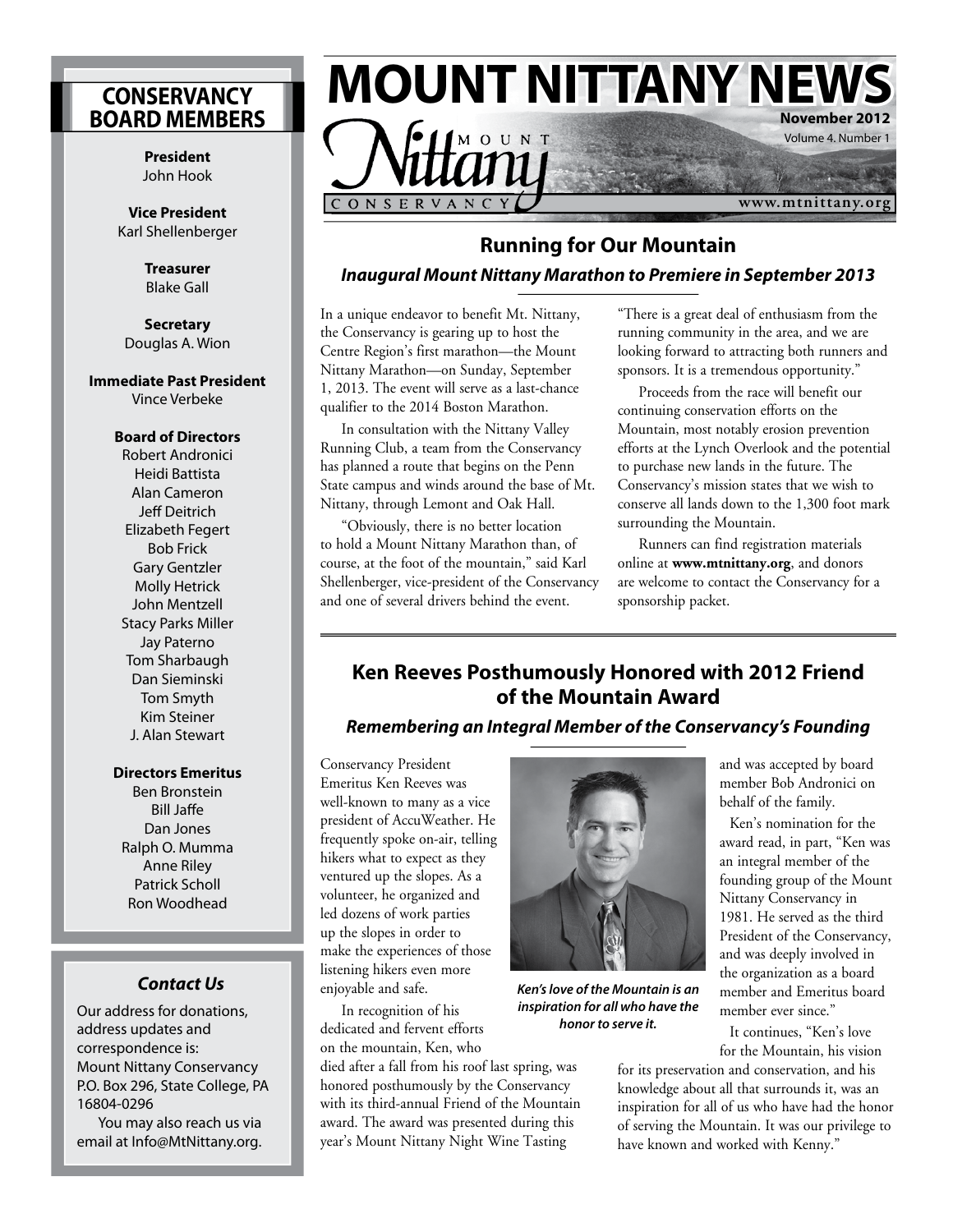## **Community Comes Together to Prevent Erosion and Care for Trails Local Groups and Voluteers Donate Time to Make Improvements to the Mountain**

For quite some time, the Conservancy has been concerned with the increased erosion at the famous Mike Lynch Overlook. Last fall, a work party of Lion Ambassadors began installing a new stepping system along the right side of the Lynch Overlook. They also laid a new switchback access trail to the overlook.

On July 8, 2012, a group of volunteers summer interns from the Penn State Division of Development and Alumni Relations completed another key phase of the conservancy efforts to help minimize erosion at Lynch. With their help, we have closed the short piece of trail that descended directly down to the overlook from the Mike Lynch Overlook Plaque and Memorial Rock.

To access Lynch now, hikers will see new signs that indicate that the trail is closed to prevent erosion. New signs will lead to the Mike Lynch Overlook. We appreciate your support of the new trail in order to allow the old trail to recover.

Over the summer and fall months, our wayfinder signs have been "going missing" at an alarming rate. Even though they require a special tool to remove nuts that hold the signs on, vandals are not deterred.

On September 6, Mount Nittany Conservancy Board Members Gary Gentzler and Blake Gall travelled the trails to apply a threadlocking product to the signs' nuts and bolts, which should prevent causal removal to all existing signs. They also replaced five of the missing wayfinder signs.

The Mountain received a great amount of volunteer support this fall. As a result, a number of new water bars were placed on the White Trail up the Mountain to control erosion. In addition, with the arrival of the Penn State Wrestling team (37 wrestlers strong), the last of the stepping system at the Lynch Overlook was put into place. The wrestlers also put in place a very large log, to be used as a seat and a water bar at the overlook. Finally, since we had the "wrestler power" at our disposal, we asked them to carry rocks uphill to the closed-off section of trail to help restore that area. It was quite a

sight to see in action!

To see photographs of the volunteers at work, turn to page 4.



**New signs have been stationed to prevent hikers from interfering with erosion repair.**

## **The Conservancy Appreciates All the Hard Work Provided by Community Volunteers in 2012**



**Penn State Wrestlers !ex their muscles moving logs and rocks in an e"ort to prevent erosion on the Mountain.**



**The Boy Scouts of Pack 67 from Houserville and Lemont spent a day cleaning the trails up the Mountain.**

**Alpha Phi Omega, Alpha Beta Chapter; Centre County United Way Day of Caring: Employees of HRG, Inc. and Optical Imaging Technology, Inc.; Circle K ; Cub Scout Pack 67; Gamma Sigma Sigma's Tau Chapter; Penn State Division of Development and Alumni Relations Summer Interns; Penn State Wrestlers**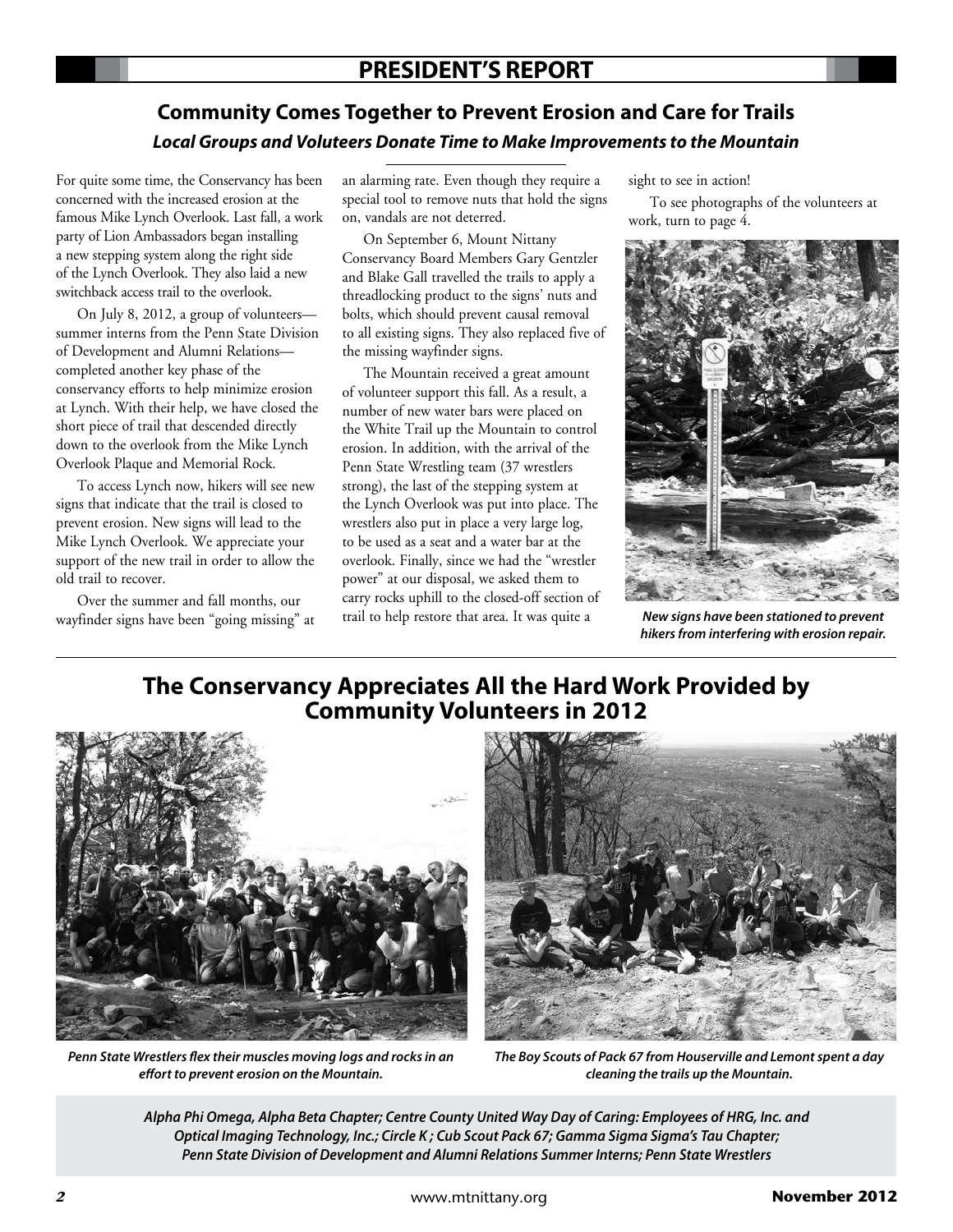## **EVENTS FOR THE MOUNTAIN**

## **2012 Mount Nittany Night was Conservancy's Most Lively Event to Date!**

**Gala Event Attendees Enjoy Tasty Food, Vintage Wine and Serene Music at Mount Nittany Vineyards and Winery**

The Mount Nittany Vineyards and Winery once again provided a beautiful venue for our annual Mount Nittany Night Wine Tasting fundraiser and social event. This year's gala was made even more special by the Mount Nittany Inn providing food pairings for the selected vintages offered by the winery along with the addition of music by Virginia Meadows. Many thanks to Rebecca and Miah for their enthusiastic support.

In addition, we would like to thank the Nittany Lion Inn and Nittany Bank for their sponsorship and Fasta Pasta for its culinary

contribution. Likewise, a big thanks goes out Lion Ambassadors Jillian Seifrit and Rob Lawless for volunteering and to John Mentzel for creating the Friend of the Mountain plaque. Of course, we need to share special appreciation to manager Jinx Proch and owners Joe and Betty Carroll for donating the use of the Winery's hall and grounds to us.

Finally, thank you to the more than 50 attendees who made this the Mount Nittany Conservancy's most lively and entertaining event to date. We are already looking forward to next year!





## **VIEWING STATIONS** Stay Connected

### **Three New Viewing Stations Erected and Two More Planned**

### **You Can See New Stations at Mt. Nittany Middle School, the Arboretum and Lubrano Park**

The Mount Nittany Conservancy has installed three new viewing stations at locations around the valley. In addition to the existing station at the Bryce Jordan Center, which was recently remodeled, new viewing stations have been placed at Mt. Nittany Middle School, the Penn State Arboretum, and inside Lubrano Park. Additional viewing stations are being planned for the Oak Hall Regional Park and Tudek Park.

The stations are part of the Conservancy's desire to educate people about the mountain. They include information on the history and conservation of Mount Nittany along with a photo from each location, which was taken at the time the station was created. The locations were selected to provide outstanding views of the mountain from locations visited frequently.

# **throughout the Year**

**Web Site: www.mtnittany.org**



### **www.facebook.com/MtNittany**



**@MtNittany**